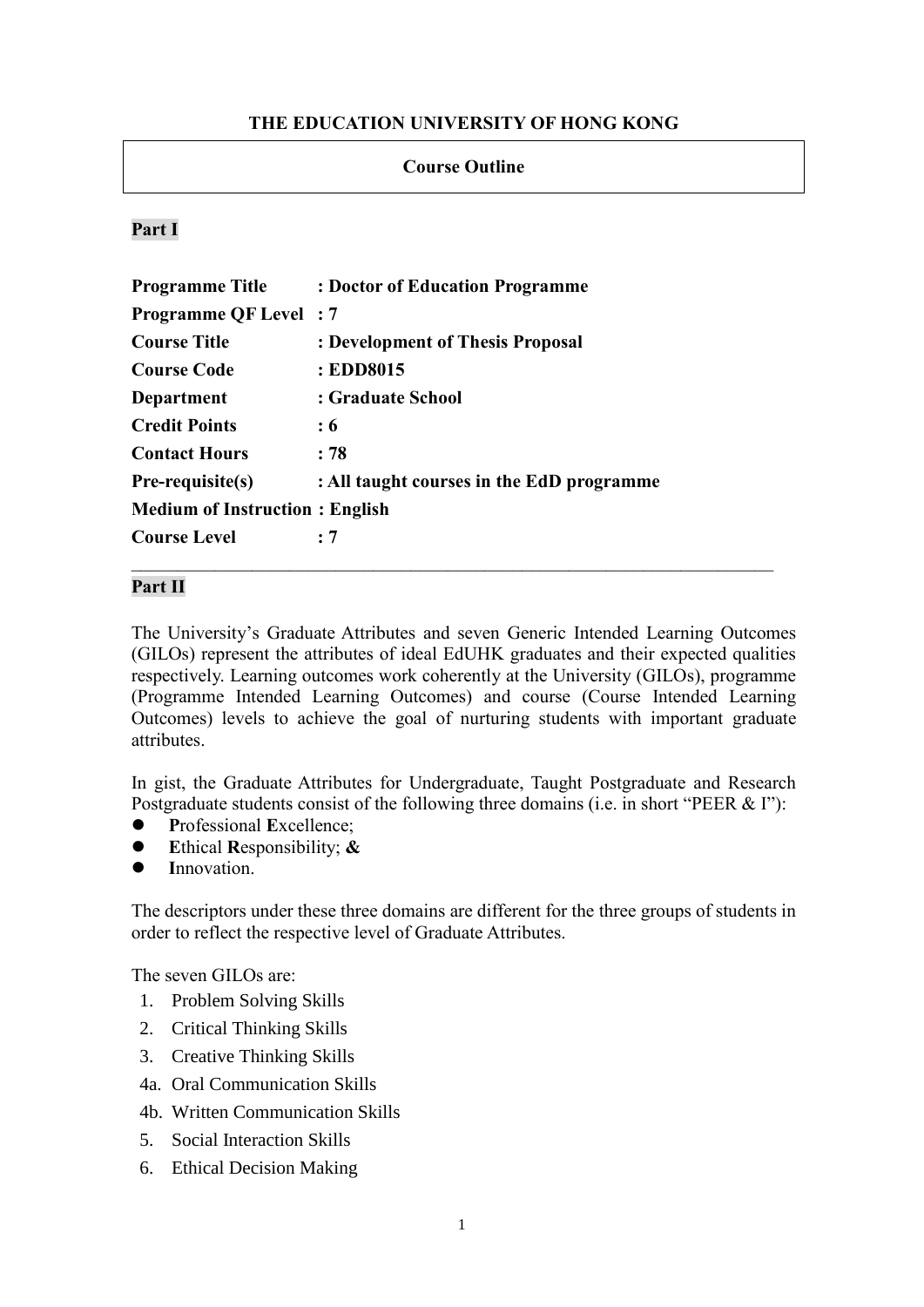### 7. Global Perspectives

#### **1. Course Synopsis**

Under the guidance of the principal supervisor and associate supervisors, and building upon the foundation of quantitative and qualitative research methods as well as conceptualization of research, students will receive further training in developing a research proposal that will lead to the completion of the thesis proposal. Through the guidance and training provided by the supervisors, students will develop the ability and capacity to select and apply appropriate research strategies for addressing issues from a diverse array of educational, social and related situations. This course is also intended to help student researchers to structure and write their thesis and research articles better. The focus will be on the process of actually structuring and writing proposal as well as papers, or bigger projects such as a thesis (but less with research methodology or strategies for managing the project), on argumentation, logical reasoning, structure, and the like. Upon completion of the course, candidates should have drafted a research proposal, and developed a full research proposal as well as a research ethics application. The student will also have to present the proposal formally in a seminar organized by the Graduate School. The students will then revise the proposal and ethics application taking account of feedback from panel members, colleague researchers, and other fellow students. Candidature is confirmed when the student passes the course.

### **2. Course Intended Learning Outcomes** (CILOs)

*Upon completion of this course, students will be able to:*

- CILO1 Demonstrate an expert knowledge of their chosen Specialized Area and the larger educational context in which their Area of Study operates;
- CILO2 Demonstrate the ability to critically select and apply appropriate and relevant research strategies for addressing issues within their Area of Study;
- CILO3 Develop competence in planning and formulating research in the specific Specialized Area;
- CILO4 Construct a methodologically sound research proposal reflecting thorough consideration of major components in research design and different research approaches;
- CILO5 Demonstrate an understanding of the knowledge and skills of ethical principles in conducting educational and social research;
- CILO6 Develop effective writing skills in constructing successful textbased theses and journal articles in disciplines such as social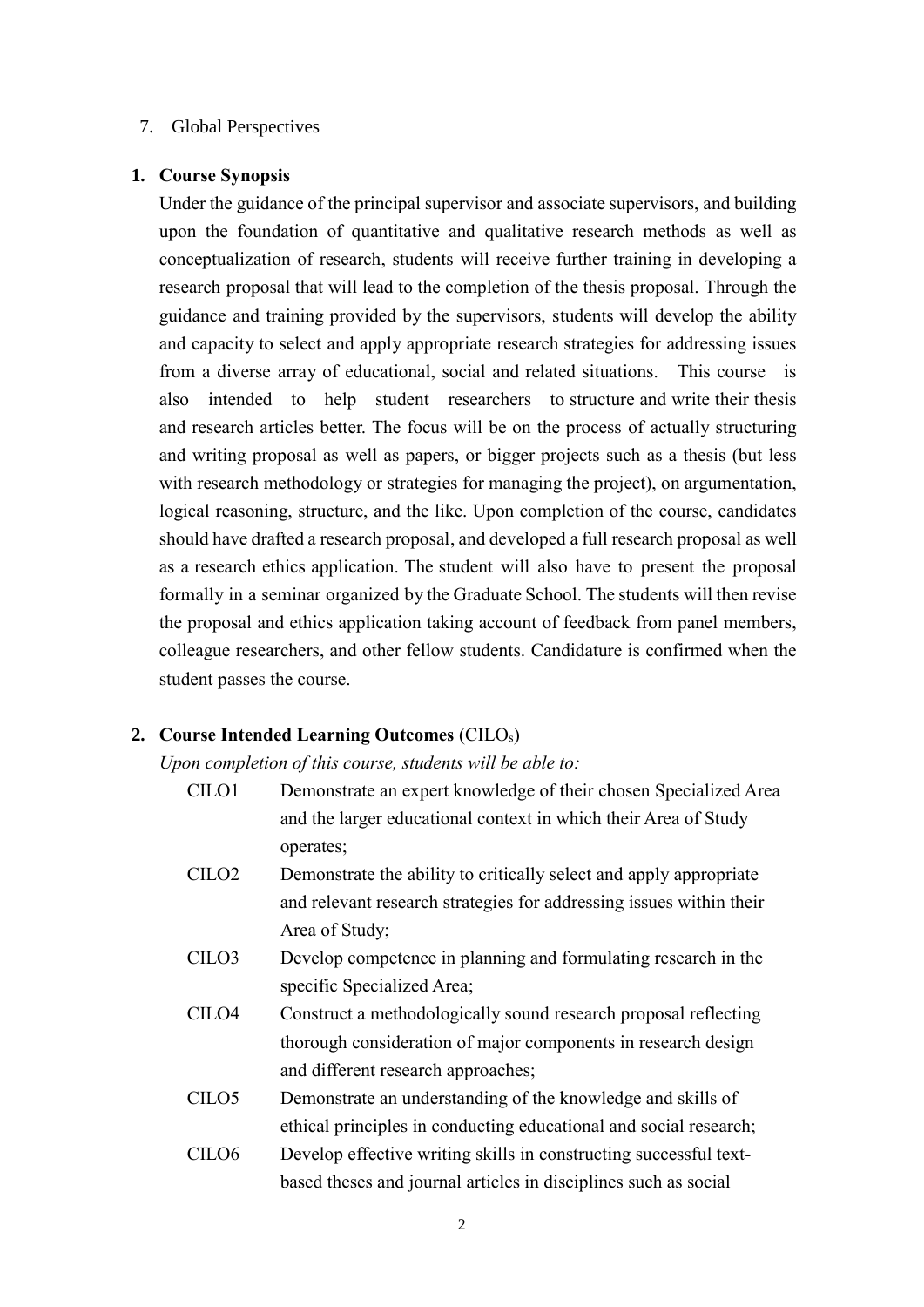science, education, and humanities;

| CILO7             | Prepare a full research proposal that demonstrates originality and   |
|-------------------|----------------------------------------------------------------------|
|                   | innovation in the Area chosen;                                       |
| CILO <sub>8</sub> | Develop skills in making professional presentations in a research    |
|                   | environment; and                                                     |
| CILO <sub>9</sub> | Develop the ability to contribute to the professional debate in that |
|                   | field.                                                               |

# **3. Content, CILOs and Teaching & Learning Activities**

| <b>Course Content</b>                        | <b>CILOs</b>           | <b>Suggested Teaching &amp;</b><br><b>Learning Activities</b> |
|----------------------------------------------|------------------------|---------------------------------------------------------------|
| Developing a research plan:                  | CLO <sub>1, 2, 3</sub> | Lecturer-led Q&A                                              |
| · definition and purpose of a research       |                        | Problem-Based                                                 |
| plan;                                        |                        | Learning Activities                                           |
| general considerations in a research         |                        |                                                               |
| plan; and                                    |                        |                                                               |
| • components of a research plan.             |                        |                                                               |
| Factors affecting research design: internal  | CLO <sub>4, 5</sub>    | Lecturer-led Q&A<br>$\bullet$                                 |
| validity, external validity, reliability,    |                        | Problem-Based<br>$\bullet$                                    |
| credibility, transferability, ethical issues |                        | Learning Activities                                           |
| Sections of a proposal, a thesis or an       | $CLO_{1,2,3,}$         | Lecturer-led Q&A<br>$\bullet$                                 |
| article:                                     | 4, 5, 6                | Problem-Based                                                 |
| • Abstract -- as a means of structuring and  |                        | Learning Activities                                           |
| clarifying one's research concerns (both     |                        |                                                               |
| for the researcher and for readers), and     |                        |                                                               |
| essential points of a good abstract;         |                        |                                                               |
| Introduction -- writing an argument (eg,     |                        |                                                               |
| structured literature review) from<br>a      |                        |                                                               |
| documentary sources;                         |                        |                                                               |
| • Aim and Objectives;                        |                        |                                                               |
| Significance and impact of the study;        |                        |                                                               |
| • Research Methods;                          |                        |                                                               |
| • Results -- the main findings, with special |                        |                                                               |
| reference to the research aim and            |                        |                                                               |
| objectives;                                  |                        |                                                               |
| Discussion -- how do the results differ      |                        |                                                               |
| from or the same as other / previous         |                        |                                                               |
| studies; any practical and/or theoretical    |                        |                                                               |
| implications; limitations; and               |                        |                                                               |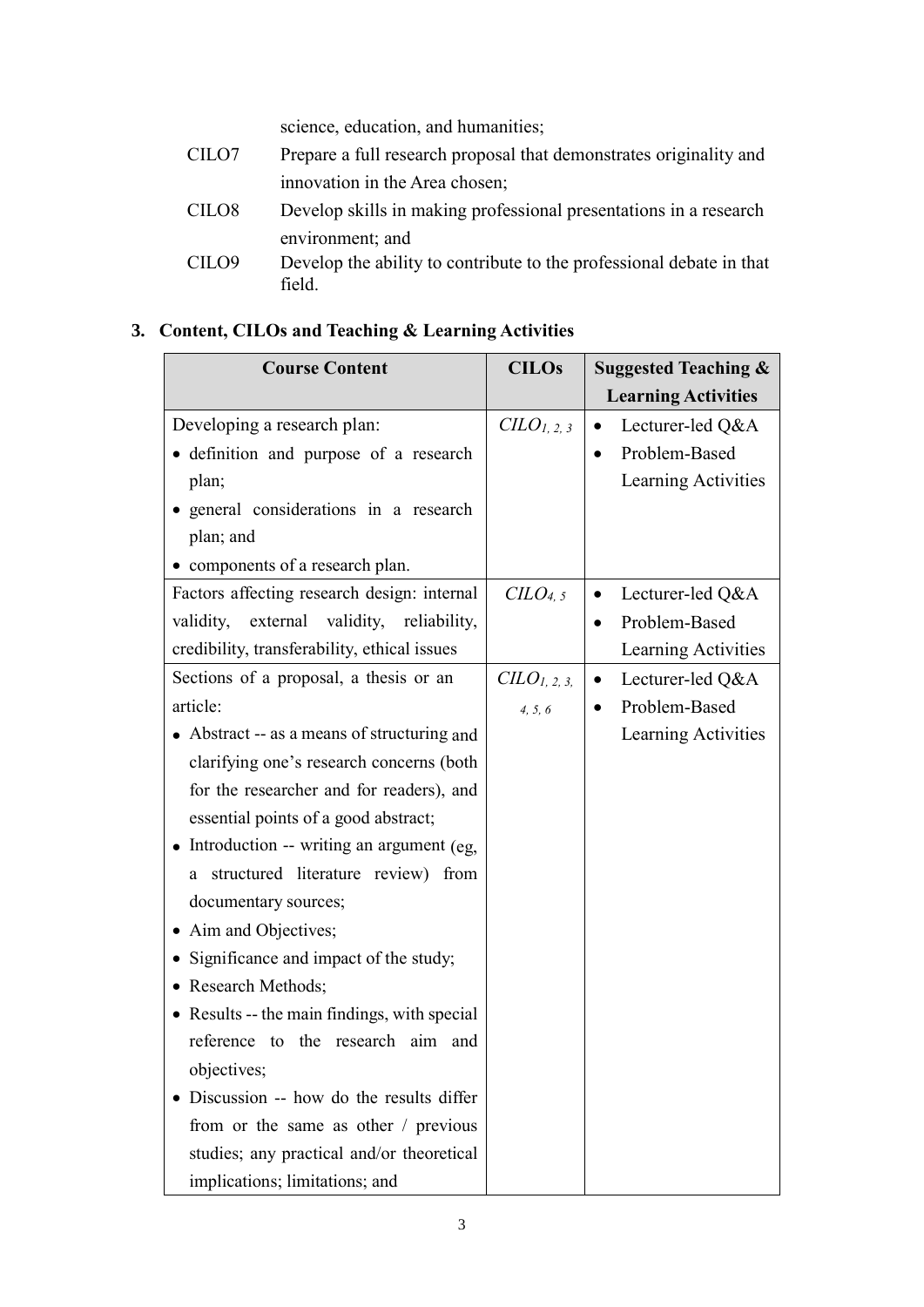| • Conclusion – what is new                |                 |                           |
|-------------------------------------------|-----------------|---------------------------|
| Writing skills:                           | C <sub>LO</sub> | Lecturer-led Q&A          |
| • general guidelines;                     |                 | Problem-Based             |
| • format and style;                       |                 | Learning Activities       |
| • the use of language and terminology;    |                 |                           |
| • different ways of defending<br>an       |                 |                           |
| argument; and                             |                 |                           |
| • the use of a purpose/content rubric to  |                 |                           |
| structure, manage and tighten one's       |                 |                           |
| writing                                   |                 |                           |
| Develop a proposal to fully describe the  | $C LO7$         | Lecturer-led Q&A          |
| nature, significance, and aims of their   |                 | Problem-Based             |
| research and the potential impact it can  |                 | Learning Activities       |
| make and explain clearly in the proposal  |                 | <b>Guided Research</b>    |
| the methodologies used as well as the     |                 | Activities                |
| major milestones of the project           |                 |                           |
| Develop the skills and<br>ability<br>in   | $C$             | Guided Research<br>п      |
| presenting research ideas in the field of |                 | Activities                |
| education, social sciences, humanities    |                 | Simulation and<br>п       |
| and related areas                         |                 | Role-Play                 |
| with<br>Engage in intellectual debate     | C <sub>LO</sub> | Restricted/Unrestric<br>٠ |
| researchers in the chosen field of        |                 | ted Performance           |
| study                                     |                 | Activities                |
|                                           |                 | (Presentation)            |

# **4. Assessment**

| <b>Assessment Tasks</b>                        | Weighting $(\% )$ | <b>CILO</b>                    |
|------------------------------------------------|-------------------|--------------------------------|
| (a) Research Proposal -- submit a full         | 70%               | CILO <sub>1, 2, 3, 4, 5,</sub> |
| research proposal (approximately 5,000)        |                   | 6.7                            |
| to $6,000$ words);                             |                   |                                |
| (b) Oral Presentation -- present orally the    | 25%               | CILO <sub>8</sub>              |
| details of their research plan. The            |                   |                                |
| presentation normally includes<br><sub>a</sub> |                   |                                |
| literature review of the thesis proposal,      |                   |                                |
| the practical conduct with considerations      |                   |                                |
| of research methodology of the thesis.         |                   |                                |
| The oral presentation would normally be        |                   |                                |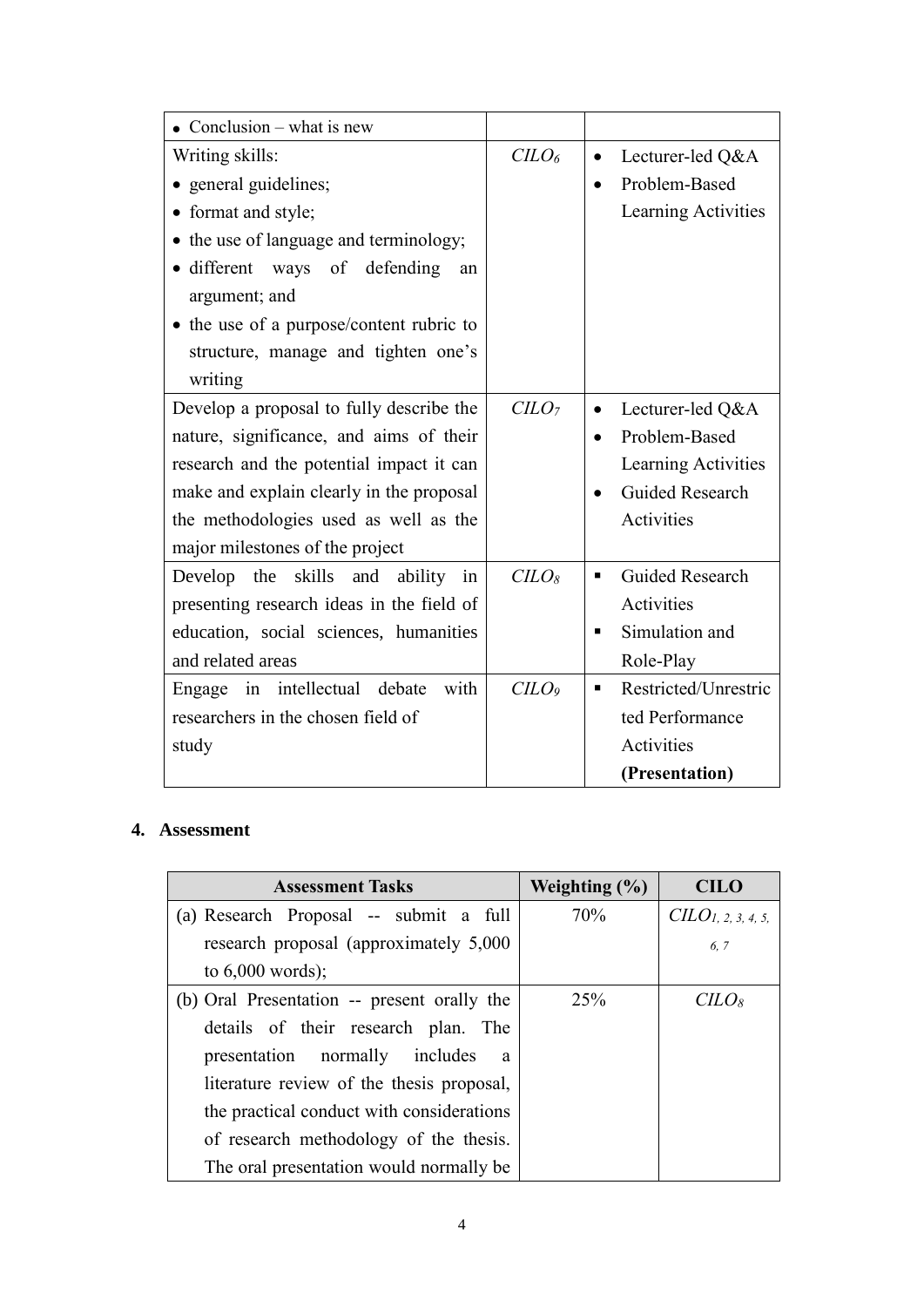| 60 minutes, including a 15-20 minutes       |            |                 |
|---------------------------------------------|------------|-----------------|
| presentation, a 20-25 minutes question-     |            |                 |
| and-answer session and a 10-15 minutes      |            |                 |
| closed door assessment by the panel. The    |            |                 |
| presentation will be assessed in terms of   |            |                 |
| the significance, relevance, feasibility    |            |                 |
| and coherence of the plan.                  |            |                 |
| (c) Rebuttal -- respond to comments and     | $5\%$      | C <sub>LO</sub> |
| questions raised by other candidates.       |            |                 |
| Hence, along with the thesis proposal,      |            |                 |
| candidate will also submit a Response       |            |                 |
| Letter in the range of approximately 800-   |            |                 |
| 1,000 words, taking account of feedback     |            |                 |
| from other candidates.                      |            |                 |
| (d) Students are also required to submit an | *Mandatory | $C$             |
| ethics application*, the format and         | non-credit |                 |
| content of which should be consistent       | bearing    |                 |
| with the University standard adopted by     |            |                 |
| the Research and Development Office.        |            |                 |

**Supervisors and students are recommended to use the online videos and exercises created by Prof. Bob Adamson and Dr David Sorrell of the Department of IE as supplementary materials for discussions. Their generous offer of these materials is greatly appreciated. These materials have been posted on the web page with the following link:**

<https://iell.web.eduhk.hk/InternationalEducator/tablet.html>

*Please note that the site is supported by the following browsers only: Chrome and Firefox*

# **5. Required Text(s)**

No prescribed texts.

# **6. Recommended Readings**

Writing research proposals Punch KF. (2000) *Developing Effective Research Proposals.* Sage Publications.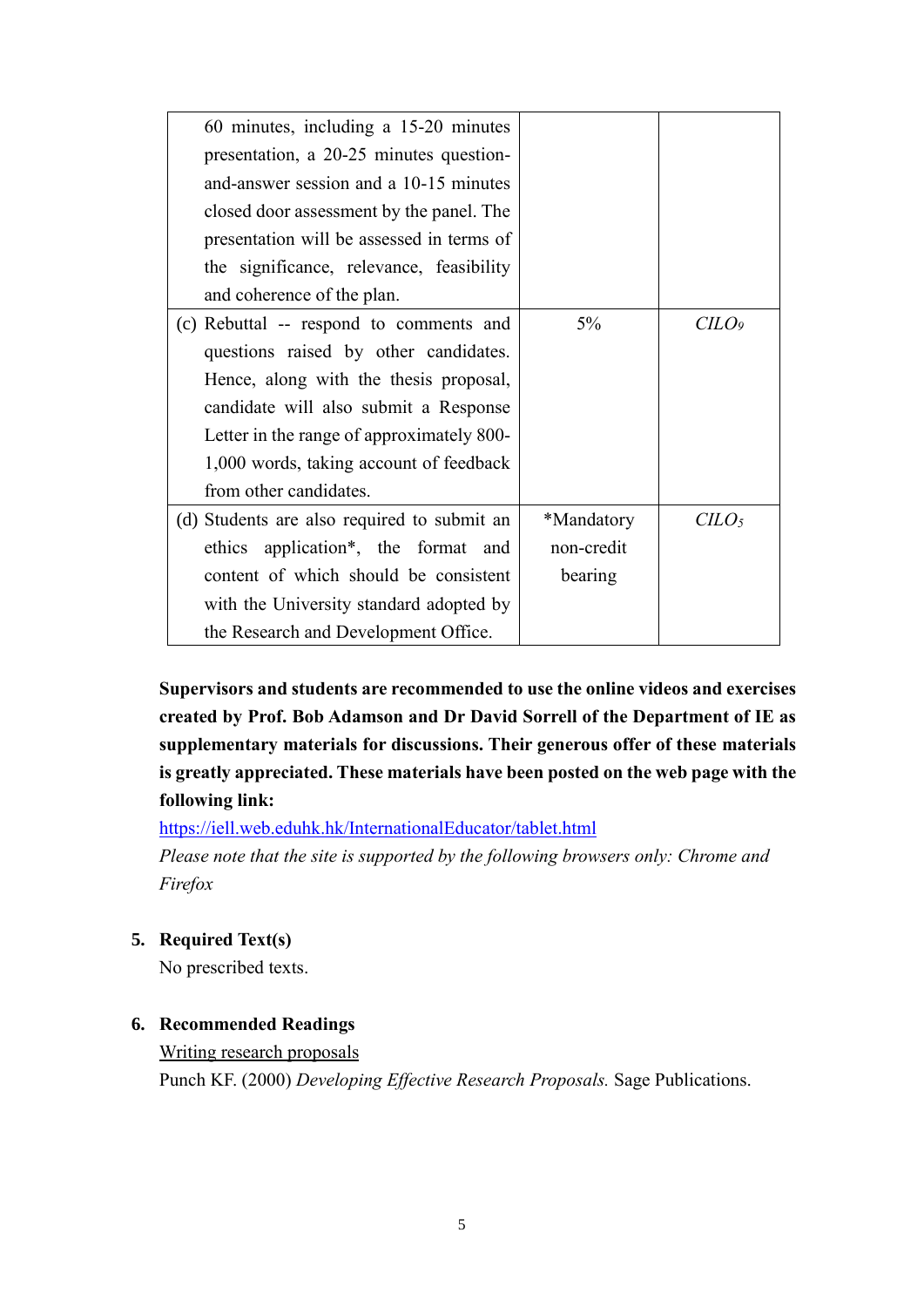Introduction to research design

Blaikie, N.W. (2000). *Designing social research: The logic of anticipation.* Oxford: Polity Press.

Lodico, M.G., Spaulding, D.T. & Voegtle, K.H. (2006). *Methods in educational research: From theory to practice.* San Francisco, CA: Jossey Bass.

#### Evaluation of educational research

Mertens, D.M. (2004). *Research and evaluation in education and psychology: Integrating diversity with quantitative, qualitative, and mixed methods.* Thousand Oaks, CA: Sage Publications

## Combining qualitative and quantitative designs

Johnson, B. & Christensen. L. (2004). *Educational research: Quantitative, qualitative, and mixed approaches (2nd Ed.).* Thousand Oaks, CA: Sage Publications Creswell, J.W. & Clark, V.L.P. (2007). *Designing and conducting mixed methods research.* Thousand Oaks, CA: Sage Publications

## Research Ethics

Sales, B.D. & Folkman, S. (Eds.) (2000). *Ethics in research with human participants.* APA.

## Writing

Weston, A. (2009). *A Rulebook for Arguments (4th Edition).* Indianapolis: Hackett. Bell, J (2005). *Doing your own research project: A Guide for first-time researchers in education, health and social science (4 th Edition).* Buckinghamshire, Open University Press.

Weston, A. (2009). *A Rulebook for Arguments (4<sup>th</sup> Edition)*. Indianapolis: Hackett.

### Presentation

Billingham, Jo. (2003). *Giving presentations.* Oxford: Oxford University Press. Reinhart, Susan M. (2002). *Giving academic presentations.* Ann Arbor, Mich.: University of Michigan Press.

# **7. Related Web Resources**

Nil